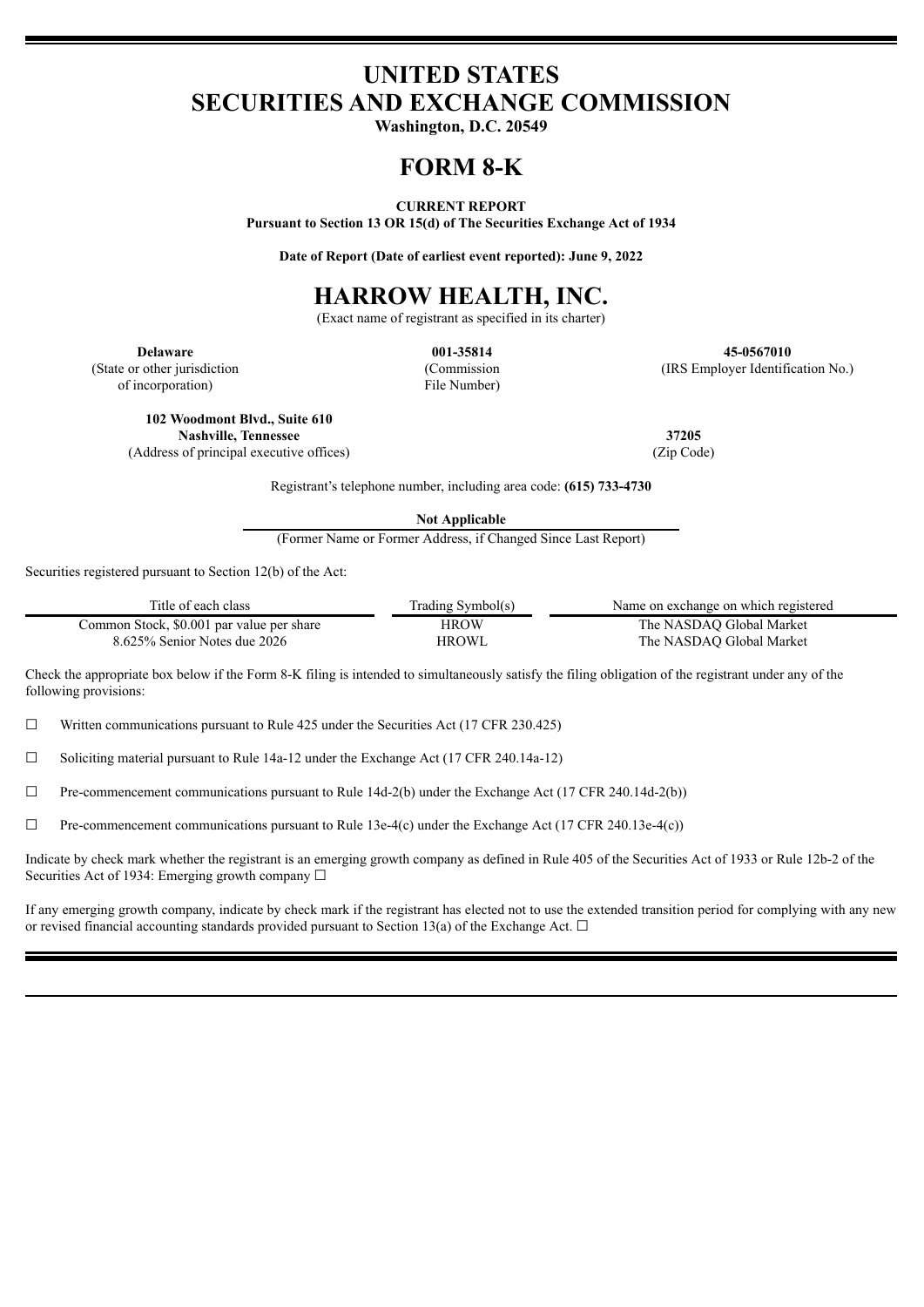#### **Item 5.07 Submission of Matters to a Vote of Security Holders.**

On June 9, 2022, the Company held its 2022 Annual Meeting of Stockholders (the "Annual Meeting"). The number of shares of common stock entitled to vote at the Annual Meeting was 27,031,127. The number of shares of common stock present or represented by valid proxy at the Annual Meeting was 19,375,716. All matters submitted to a binding vote of stockholders at the Annual Meeting were approved. The number of votes cast for and against, and the number of abstentions and broker non-votes with respect to the matters voted upon at the Annual Meeting, are set forth below:

#### *Proposal 1: Election of Directors*

Stockholders voted to elect to the Board of Directors the six (6) director nominees named in the Company's proxy statement to serve until the 2023 annual meeting of stockholders or until their successors are duly elected and qualified. The results of the voting were:

| <b>Directors</b>     | For        | Withheld | <b>Broker Non-Vote</b> |
|----------------------|------------|----------|------------------------|
| Mark L. Baum         | 13,871,325 | 23,201   | 5,481,190              |
| Richard L. Lindstrom | 13,754,017 | 140,509  | 5,481,190              |
| Martin A. Makary     | 13,841,394 | 53,132   | 5,481,190              |
| Teresa F. Sparks     | 13,502,538 | 391,988  | 5,481,190              |
| Perry J. Sternberg   | 13,836,165 | 58,361   | 5,481,190              |
| R. Lawrence Van Horn | 13,310,958 | 583,568  | 5,481,190              |

#### *Proposal 2: Ratification of Auditors*

Stockholders ratified the selection of KMJ Corbin and Company, LLP as the Company's independent registered public accounting firm for the fiscal year ending December 31, 2022. The results of the voting were:

| For                              | Against                                    | Abstain | <b>Broker Non-Vote</b><br>the contract of the contract of the contract of the contract of the contract of the contract of the contract of |
|----------------------------------|--------------------------------------------|---------|-------------------------------------------------------------------------------------------------------------------------------------------|
| 11.000<br>$\sim$<br>$\mathbf{u}$ | 220<br>$\Delta\Delta\sigma$<br>-11<br>. די | 34,047  |                                                                                                                                           |

*Proposal 3: To approve on an advisory basis, the compensation of the Company's named executive of icers.*

Stockholders approved, on an advisory basis, the compensation of the Company's named executive officers. The results of the voting were:

| For     | <b>\gainst</b> | hetain<br>маш<br>$\sim$ $\sim$ $\sim$ | -Broker Non-Vote                |
|---------|----------------|---------------------------------------|---------------------------------|
| 569.789 | 284,580        | $\overline{a}$<br>40.                 | $190^{\circ}$<br>$\overline{A}$ |